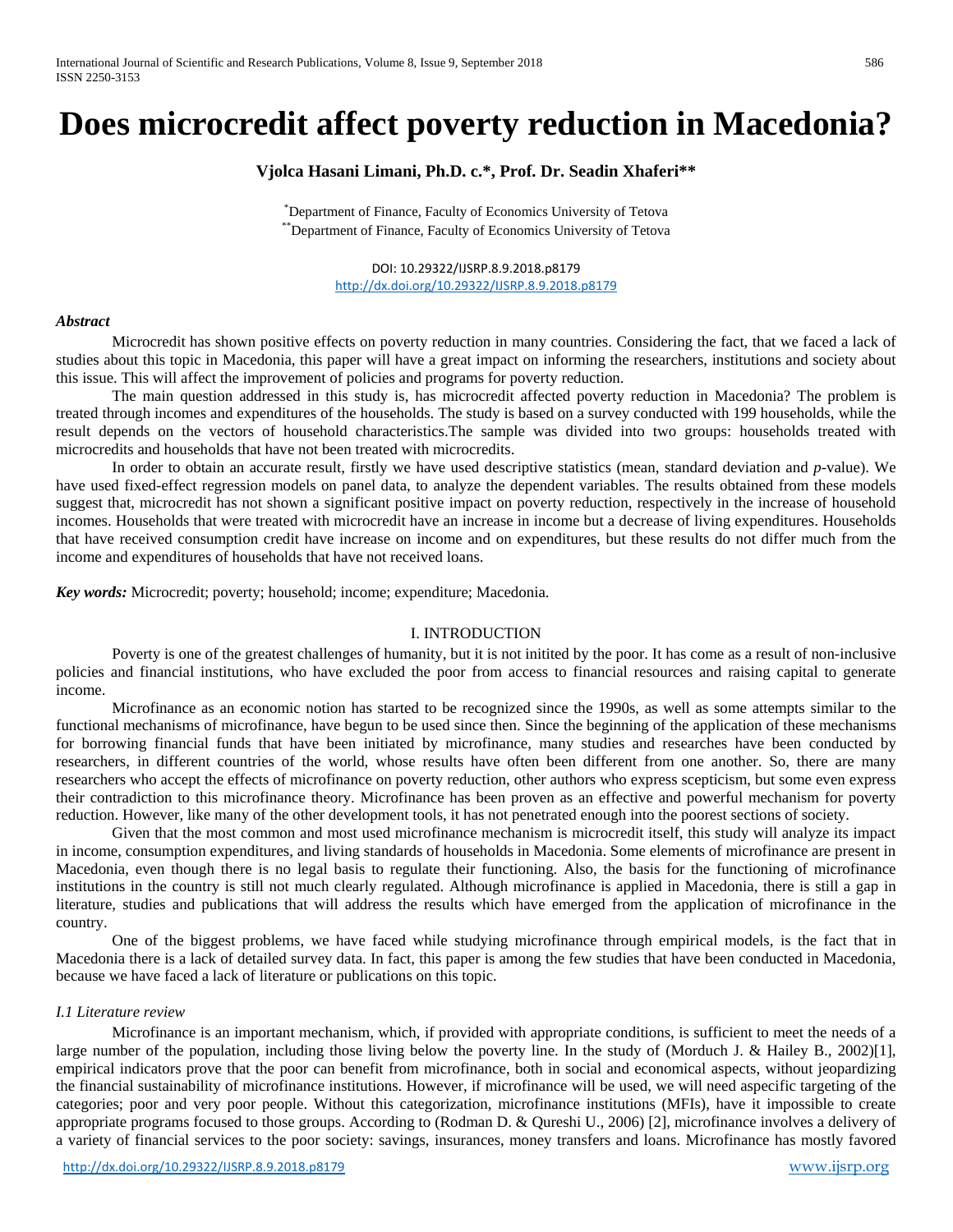International Journal of Scientific and Research Publications, Volume 8, Issue 9, September 2018 587 ISSN 2250-3153

microcredits, and types of microcredit can be viewed as a broad spectrum of microfinance institution services. While (Khavul S., 2010)[3], says that microfinance provides some innovative solutions to avoid problems which may come as a result of adverse selection, moral hazard, and transaction costs. Charity is not a solution to poverty; it creates dependence and lowers self confidence, says (Alam M. & Getubig M., 2010) [4] in his study. He further points out that microcredit can create self-employment almost immediately, while women have the highest rate of poverty and suffer most from its consequences, but on the other hand they are factors that have the most direct impact on their families. The study of (Branjeree A. et.al., 2015) [5] concludes that microfinance affects job offer solutions, here we note that households that have access to credit, noticeable engagement is seen in their businesses, while in other conditions they have been forced to shorten the jobs. Thus, microcredit plays its role as a financial product, in an environment where access to credit and savings is limited for the poor.Based on the survey, in his study (Khandker S.R., 2005) [6] has found strong results at the levels of micro economy and macro economy, thus microcredit has contributed to poverty reduction among poor borrowers, as well as within local economy. Impact seems to be greater for families who have been very poor. (Chemin M., 2008) [7], found that microfinance has had a positive impact on participant's spending on microcredit programs, on labor supply, and on education, for both men and women. According to (Imai K. & Azam SH., 2012) [8], it can be inferred from the obtained results that the loans offered by microfinance institutions have had significant effects in poverty reduction, particularly in income and consumption of households.

According to the study of (Boateng G. et.al., 2015) [9], the results showed that microfinance has had a positive impact on all the variables under consideration, not including the participants of the religions and social activities that were initiated from other nonfinancial factors. Also according to a study by (Swain R. & Floro M., 2012) [10], microfinance has resulted as an opportunity that provides additional sources for reducing consumption, thereby reducing variability and differentiation in consumption levels. On the other hand (Imai, Arun & Annim, 2010) [11] have proven positive impact, with particular emphasis on productive loans. These effects were more common in rural areas than in urban areas. Also the study of (Akotey & Adjasi, 2016) [12], it has been shown that families who have used microcredit in combination with micro-insurance have had higher results in terms of improving their well-being. They point out that micro-credit is good, but the benefits may be higher and more stable for the poor if the risk is covered by microinsurance. (Moll H.A.J) [13], say that there are two opposing views on microfinance; loans for target groups and postponement of the financial limit; which can be joined to a new approach for formulation of new policies, such as stability and expansion. In the meanwhile (Mazumder & Lu, 2015) [14] have found that microfinance has shown an impact on the growth of fundamental rights, thus has improved the livelihoods and well-being of respondents. Also, (Brau J. & Woller G., 2004) [15] among others say that, tools, models and frameworks in existing financial literature, can be supportive to tackle the world poverty problem, and have the potential to move forward, as the theory also the microfinance practice. This because microfinance provides a fairly good financial opportunity, in order to enable significant positive changes in the lives of millions of poor people.

#### *I.2 Poverty and Microfinance in Macedonia*

Macedonia is the last state that has emerged from the former Republic of Yugoslavia, and has since passed through a period of transition and development. In recent years, Macedonia is considered a developing country. The World Bank, puts Macedonia on the group of upper mid-income states, which has made great strides in reforming its economy over the last decade. Much more efforts are still needed to generate economic growth and improve living standards for all. Poverty is estimated to have fallen in 2016. Using poverty line for middle-income countries (\$ 5.5/day in 2011 on on purchasing power parity [PPP]), poverty rate has fallen in 22%, continuing a downward trend that has been present since 2009. It is thought that an increase of employment and wage growth, particularly in the labor force sectors, has contributed to poverty reduction in 2016 and early 2017. In 2015, the country had 447.1 thousand poor people, or 21.5% of the population. About 4.9% of the population live below the poverty line of \$ 1.9/day, while 24.8% of the population live below the \$ 5.5/day poverty line. According to the World Bank's portal (WB, Poverty and Equity, 2017) [16], the consumption growth of the botom 40% population was only 6.2%. Growth in income at the bottom of the distributtion has been stronger than in higher income distribution, for 4.3 percentage points. In fact, this distribution has been the most important in reducing poverty, while economic growth has played a minimal role. Although there is a significant increase, however, the difference in income between the population strata puts Macedonia in the most unequal places in the European Union.

The State Statistical Office of Macedonia, in their report on poverty trends through Laeken indicators (State Statistical Office, 2017b) [17], points out that in 2016 the poverty rate in Macedonia was 21.9%. Analyzed by the type of economy of the household, the poverty rate of households, consisting of two adults with two dependent children was 20.2%. According to the status of economic activity, the poverty rate of employed persons in 2016 was 9%, while for poorer pensioners 7.1%. The measurement of inequality in income distribution, Gini coefficient is 33.6 points.

|  | <b>Table 1.</b> Indicators of Poverty and Social Inclusion in Macedonia in the period 2014-2016. |  |  |  |  |
|--|--------------------------------------------------------------------------------------------------|--|--|--|--|
|--|--------------------------------------------------------------------------------------------------|--|--|--|--|

| Poverty and social exclusion indicators, 2014-2016 (final data)              |       |       |       |  |  |  |  |  |  |
|------------------------------------------------------------------------------|-------|-------|-------|--|--|--|--|--|--|
|                                                                              | 2014  | 2015  | 2016  |  |  |  |  |  |  |
| At-risk-of-poverty rate, % of population                                     | 22.1  | 21.5  | 21.9  |  |  |  |  |  |  |
| Number of persons below at-risk-of-poverty<br>threshold, in thousand persons | 457.2 | 445.2 | 453.2 |  |  |  |  |  |  |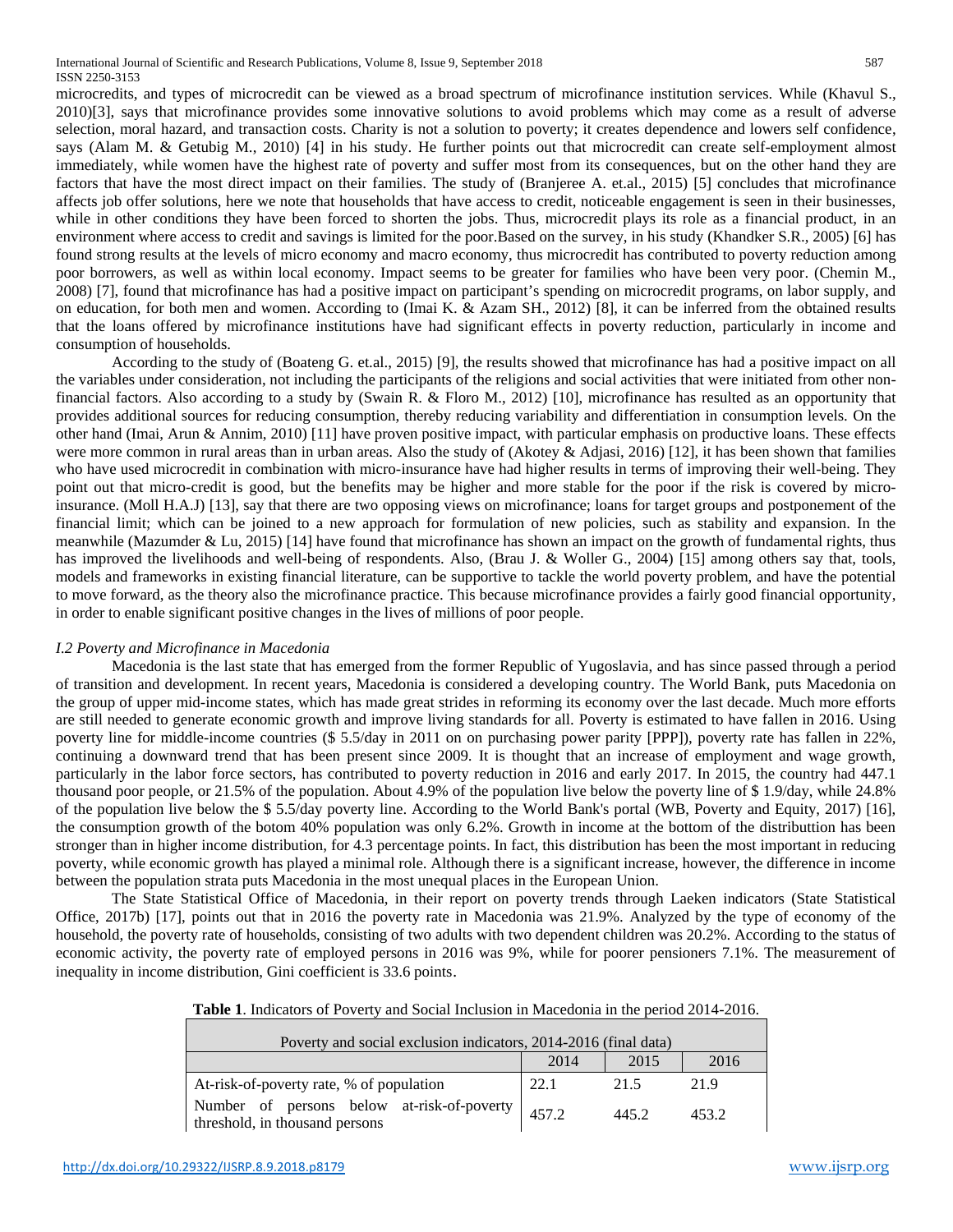International Journal of Scientific and Research Publications, Volume 8, Issue 9, September 2018 588 ISSN 2250-3153

| At-risk-of-poverty threshold of single-person<br>household - annual equivalent income in denars                                                    | 71925   | 78 362  | 82 560  |
|----------------------------------------------------------------------------------------------------------------------------------------------------|---------|---------|---------|
| threshold of<br>At-risk-of-poverty<br>four-person<br>household (2 adults and 2 children aged less than<br>14) - annual equivalent income in denars | 151 043 | 164 560 | 173 376 |
| At-risk-of-poverty rate before social transfers and<br>before pensions, % of population                                                            | 41.7    | 40.5    | 41.6    |
| Inequality of income distribution, S80/S20, %                                                                                                      | 7.2     | 6.6     | 6.6     |
| Inequality of income distribution, Gini coefficient,<br>$\%$                                                                                       | 35.2    | 33 7    | 33 6    |

Source: The table is processed in Ms.Excel. Data from the Statistical Office of Macedonia, (State Statistical Office, 2017b) [17].

According to the data from the table, we note that in the last three years, the average poverty rate in Macedonia was about 21.8% of the total population. About 453.2 thousand people live below the poverty line, while around 173.376 thousand four-member families live in poverty. The uneven distribution line of income has been downward, so in 2016 it has fallen to 33.6%.

These facts are presented, to prove that there is a high poverty rate in the country, and that there is a need for different economic and social interventions, in order to provide income access and reduction of income inequality for the entire population.

Therefore, we consider that microfinance is a mechanism, which is very necessary to be applied in Macedonia, with the aim of reducing poverty and developing Micro Small and Medium Enterprises. Microfinance and access to finance for the poor, for selfemployment and the opportunity of income generation through establishment of small businesses, will be a good and stable solution for the Macedonian population, as it has been proven in other countries in the world.

In Macedonia, microfinance as an economic mechanism is not regulated by a special law. The Law of Banks regulates also the savings houses as one of non-bank financial institutions (deposit receivers). While the Law on Associations and Foundations and the Law on Obligations forms the legal basis for microfinance organizations (not receivers of deposits). The Law on financial companies regulates these companies, as the third type of microfinance providers. The Central Bank is the main institution that supervises savings houses, microfinance institutions and organizations. On the other hand, the Ministry of Finance monitors financial companies. Therefore, taking all into account, we can say that microfinance has not been developed as much as it has been propagated, neither by associations and federations, but also the government, has not created opportunities to develop this financing alternative.

In her study (Hasani V., 2013) [18], emphasizes that microfinance and methods of helping poor businesses and individuals are very necessary for the country. Over the years, some efforts have been made to introduce the microfinance system in Macedonia, to alleviate the situation of small businesses and poor people, but we are witnessing the fact that these efforts have not been successful or have not been properly implemented. Likewise the European Microfinance Network experts report that they have not seen any changes, in terms of legal regulation of microfinance in Macedonia. According to the report, (E.M.N, 2017) [19], although there are no specific legal regulations on microcredit in Macedonia, however, some non-governmental organizations (in the form of associations and foundations), savings houses and financial companies operate on the field of microfinance. According to a study conducted in Macedonia by (Hadzimustafa & Cipusheva, 2013) [20], it turns out that there is a very small number of microfinance studies in the country and the existing ones are only evaluations of some special cases. Their study results that, the percentage of those who have received loans from the MFIs over the past 12 months is very low, i.e. only 2% of the sample. According to the data from the field, in a study by (Idrizi S., 2012) [21], of roma communities, it is noted that the roma in Macedonia are not sufficiently familiar with the possibilities of microfinance services, as an instrument which directly or indirectly can affect poverty reduction and selfemployment. Microcredits in Macedonia are provided through banks, savings houses and foundations, which imply the demand for collateral, that poor roma are unable to offer.

#### II. METHODOLOGY

The researchers of this topic have used different methods, to analyze the impact of microcredit on reducing poverty, increasing the standard of living and narrowing the gap of income. Some authors have used cross sectional analysis, while some have used panel data models with Fixed Effect or with Random Effects. Authors such as (Fattah Sh., 2014) [22], (Bhuiya et.al., 2016) [23], (Imai &Azam, 2012) [24], (Berhane & Gardebroek, 2011) [25], who have had similar samples as our study, have used different models. Based on sample features and based on the models used by researchers of this topic, in this study we will use the Fixed-Effects Regression method on Panel Data.

# *II.1 Survey preparation*

In Macedonia, there is a lack of detailed survey data on the characteristics of the population, which would serve the researchers, to carry out studies that will analyze the correlation of microfinance with poverty, in order to enable the implementation of empirical analysis.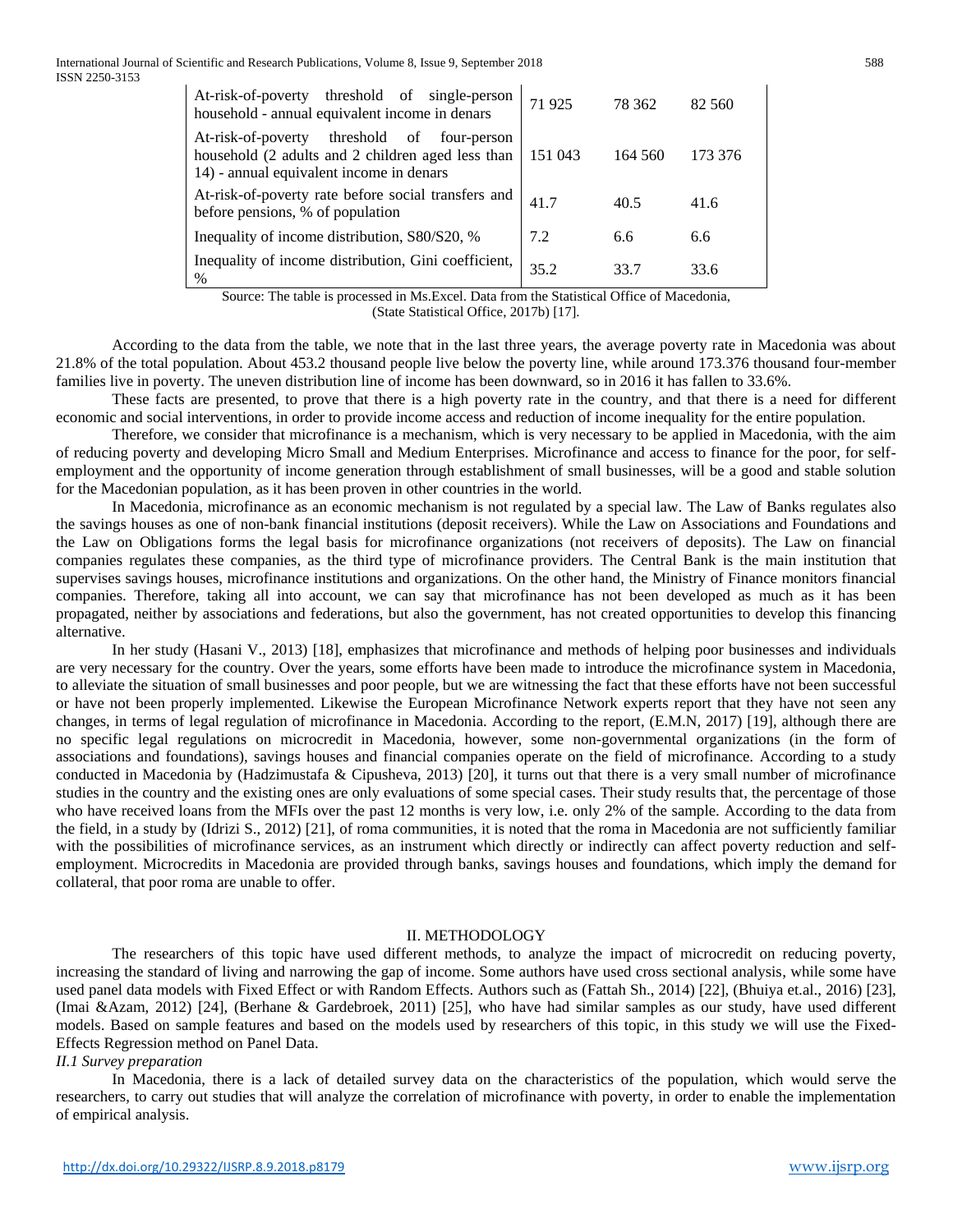International Journal of Scientific and Research Publications, Volume 8, Issue 9, September 2018 589 ISSN 2250-3153

The sample of this paper was generated based on the survey of individuals, but including only those who are household heads or responsible for income and expenditures of the household. The collected data have characteristics of panel-data, which will enable a study of the differences in income and expenditure of households, depending on their characteristics. In the part of the questionnaires, we paid attention to the characteristics of families and household heads. The first part of the questionnaire, which was filled out by the head of the household, included questions about: gender, age, nationality, religion, level of education and occupation of the household head. In the second part, we asked about the characteristics of the households, which included: number of family members, number of children under 15, number of employed family members, monthly incomes and expenditures of the family, property registered in the name of the family. At the same time, in the third part of the questionnaire, we asked questions about access to microcredit, including questions: whether they have received loans in the last 5 years, the amount and purpose of the loan, the duration of the loan repayment, wheather the banks have requested colateral for the credits granted, as well as the interest rate.

## *II.2 Selection and explanation of variables*

Based on the purpose of this study, and that is analysis of the impact of microcredit on poverty reduction, income growth and living standards, which have interrelated effects with each-other. Thus, when income increases, it is meant to increase living standards, reduce poverty, increase welfare, and increase consumption. Therefore, the impact of microcredit will be measured through income and living expenditures (consumption).

This is the explanation of variables which show characteristics of the family like: gender, age, nationality, religion, level of education and occupation of the head of household. We assume that this data will have a minimal impact on the microcredit utilization rate. From the aforementioned characteristics, it is assumed that the level of education and occupation of the household head should have high impact on the decision of micro credits for income generation and improvement of well-being.

At the part of explanation of the number of family members, the number of children under 15 (who are dependent on the family), the number of family members who are employed, the monthly income and expenditure of the family, the property registered in the name of family. It is assumed that all these variables have an impact on reducing poverty and increasing welfare. Also, families with the highest number of employed members have more opportunities to generate income, while households with high dependency ratio or dependency ratio are more likely to be poorer and to have income generating problems.

Two groups of households were treated in this study: the first group, those who received micro credits, and the second group, those who did not receive micro credits. In the credits section we have put other variables, such as loan amount, interest rates, property ownership and collateral.

### *II.3. Descriptive Statistics*

From the random sampling results in this analysis, the table below shows that in Macedonia there is no major difference of household management in terms of gender, as about 53% of household heads are male and 45% are female. Also in the analysis of the age aspects, the majority of household heads responding to the survey were younger than 35 years. In terms of religion, we have more answers from the household heads of Muslim religion. From he interviewed heads of households, it is noticed that about 13% of them have primary and secondary education, while 87% have completed advanced secondary education. Of these, a small percent are working in agriculture, while most of them carry out administrative work. Families in Macedonia live in wider communities, so 50% of them have up to 5 members, while 31% of households have up to 3 members, the rest have up to 7 members in the family. On average 47% of households have up to 2 employees, while 42% have up to 2 children under 15 years old.

Regarding microcredit characteristics, the surveyed households showed that around 80% of them have received loans, while on average 64% of them have used microcredits for consumption. In the most of cases, the duration of microcredit treatment lasted about 18 months, while the most frequent interest rate was 5% to 10%.

| Variable                              | Mean | Std. Dev | p-value |
|---------------------------------------|------|----------|---------|
| Sex of household head - Male          | .53  | .49      | 0.1     |
| Sex of household head - Female        | .45  | .49      | 0.6     |
| Age of household head - ageUn35       | .45  | .47      | 0.2     |
| Age of household head - ageUn50       | .34  | .47      | 0.1     |
| Nationality of household head – NatAl | .53  | .50      | 0.5     |
| Nationality of household head -NatMK  | .43  | .49      | 0.5     |
| Religion of household head -RelMu     | .57  | .49      | 0.4     |
| Religion of household head -RelOr     | .37  | .48      | 0.4     |
| Education of household head – EdPrim  | .13  | .33      | 0.1     |
| Profession - ProfFarm                 | .17  | .37      | 0.1     |

**Table 2.** Means, standard deviation and *p-value* of variables (for households treated with microcredit)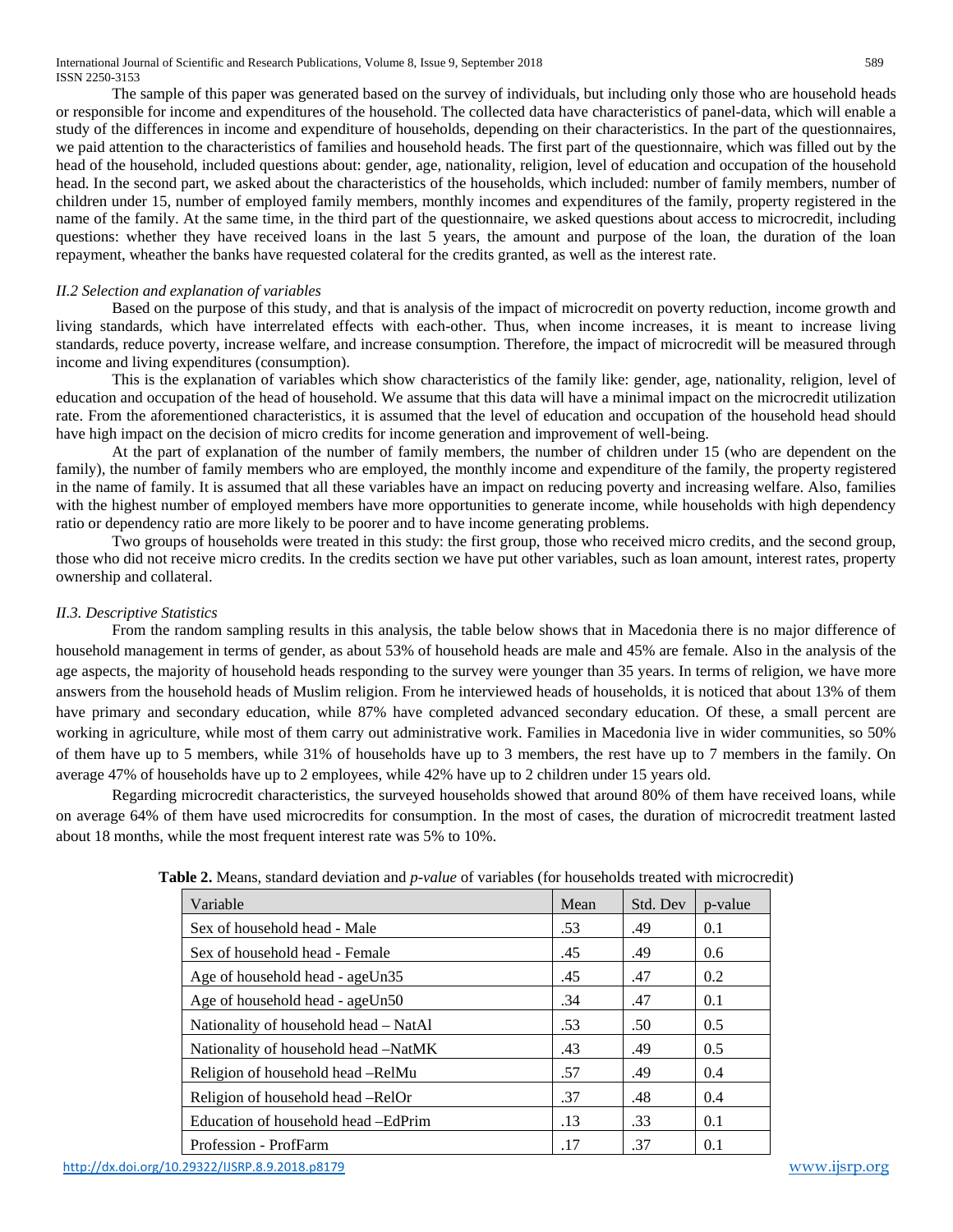International Journal of Scientific and Research Publications, Volume 8, Issue 9, September 2018 590 ISSN 2250-3153

| Profession - ProfAdm                               | .52 | .50  | 0.1 |
|----------------------------------------------------|-----|------|-----|
| Family size - Family3                              | .31 | .46  | 0.0 |
| Family size - Family5                              | .50 | .50  | 0.0 |
| Dependency ratio - Child2                          | .42 | .49  | 0.1 |
| Dependency ratio - Child5                          | .09 | 0.2  | 0.1 |
| Emplyment ratio - Empl1                            | .28 | .45  | 0.1 |
| Emplyment ratio - Empl2                            | .47 | .50  | 0.1 |
| Emplyment ratio - Empl3                            | .14 | 0.35 | 0.1 |
| Average income of the family - LowIncom            | .29 | 0.39 | 0.3 |
| Average income of the family -MedIncom             | .28 | .45  | 0.0 |
| Average expenditures of the family - LowExp        | .26 | .36  | 0.3 |
| Average expenditures of the family - MedExp        | .29 | .45  | 0.0 |
| Household head who owns property - ProperY         | .46 | .49  | 0.0 |
| Aim of the microcredit - CrCons                    | .64 | .48  | 0.1 |
| Duration of the microcredit programme - Duration18 | .90 | .28  | 0.2 |
| Interest rate of the microcredit - Interest5to10   | .47 | .50  | 0.2 |

### *II.4. Model specification*

The analysis will be performed using econometric models with fixed-effect regression for panel data. The selection of the model was based on econometric models, used by the authors of the studies in this field, mentioned before. Based on this, the following part contains two econometric models:

## $Y$ Iit =  $\beta$ 0 +  $\beta$ 1 Fit +  $\beta$ 2 Cit +  $\beta$ 3 Tit +  $\beta$ 4 Dit +  $\mu$ it (1)<br>  $Y$ Eit =  $\beta$ 0 +  $\beta$ 1 Fit +  $\beta$ 2 Cit +  $\beta$ 3 Tit +  $\beta$ 4 Dit +  $\mu$ it (2)  $YEit = \beta 0 + \beta 1 Fit + \beta 2 Cit + \beta 3 Tit + \beta 4 Dit + \mu it$

 $YI_{it}$  – is the dependent variable, which represents the monthly income of the family;  $YE_{it}$  – is the dependent variable, which represents the monthly expenditures of the family;  $F_{it}$  – is a vector of family characteristics;  $C_{it}$  – is a vector of microcredit characteristics;  $T_{it}$  – is the duration of micro credit treatement;  $D_{it}$  – is the 'dummy' variable that marks with 1 households that have been treated with microcredits;  $\mu_{i}$  – is the term error that represents variables that are not included in the model;  $\beta 0$ ,  $\beta 1$ ,  $\beta 2$ ,  $\beta 3$ ,  $\beta 4$  – are the coefficients to be calculated in the model.

#### III. RESULTS AND DISCUSSION

Since we are dealing with a study that can be analized in two aspects, at first we tested for heteroscadicity between the random-effect and the fixed-effect model, using the Hausman test, in order to evaluate the most suitable model for this analysis. The test showed a p-value of 0.00 for both models in terms of income and expenditures, thus we can say that I give priority to the fixedeffect model.

From the analysis of the fixed-effect regression model, we have estimated the impact of microcredit on incomes and expenditures of the households, observed on the sample. According to the results we can say that some of the characteristics analyzed in this model have not played any significant role in terms of changing household income or expenses, as a result of micro credit treatment. For example, we see from the table that gender has not made any differences on income, among female headed households. We can see that microcredit has contributed to income growth by 4%, while monthly expenditures have decreased by 8%.

If the head of household is under the age of 30, we see more impact on incomes and expenditures than those with an age up to 50 years. The characteristics of nationality and religion have had no impact on our variables. The level of education has influenced the increase of revenues and expenditures by 11% after treatment with microcredit. The highest impact was observed for the incomes of household heads who work in agriculture and farming, by approximately 19%, while for household heads who work in administrative jobs, a rise by approximately 17%. For households with lower dependency ratio, there was a positive impact on income, while for households with higher dependency ratios, it has shown a negative impact on income and expenditures.

Families which have received microcredits have 2% increase in income, but 1.4% lower living expenditures. On the other hand, households which have not been treated with micro loans have an increase in income and living expenditures. Families that have dedicated their credit for consumption, have had a 9% increase in income and 5% in expenditures, but this does not differ much from the income and expense of households that have not received microcredits. The duration of microcredit treatment, has not shown positive effects on income and living expenditures. The same can be stated about microcredit rates, which have shown negative effects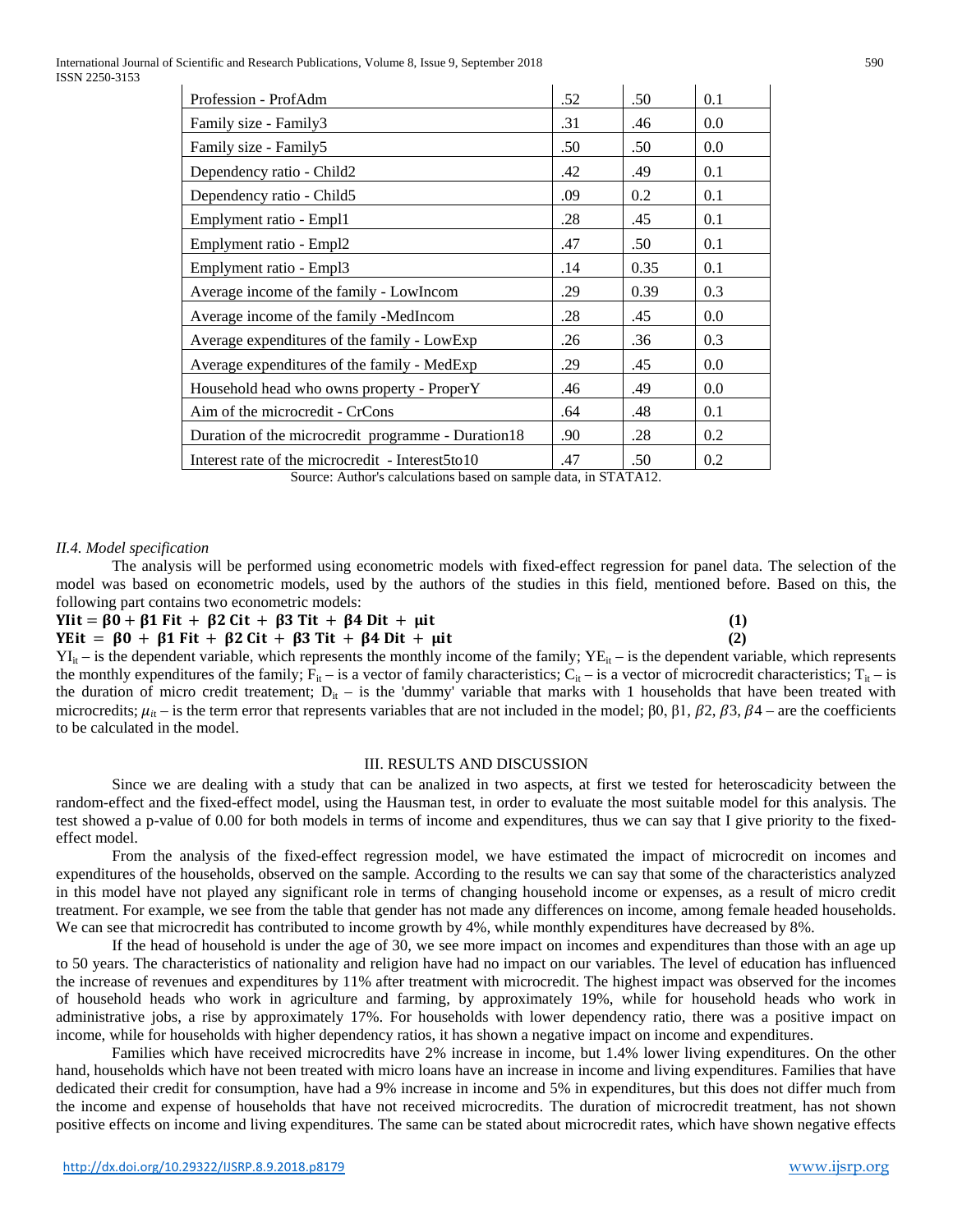on income and living expenditures. Thus the results of the study confirmed that microcredit has not shown a significant positive impact on income growth for the families of our sample.

|  | Table 3. The results of econometric models with Fixed-effect regression - household incomes and expenditures. |  |  |  |  |  |  |  |
|--|---------------------------------------------------------------------------------------------------------------|--|--|--|--|--|--|--|

| <b>radic 3.</b> The results of econometric models with I fact crieet regression - household meomes and expenditures.<br>Treated with Microcredit | Not treated with Microcredit   |        |                                      |        |                                                         |            |        |                                      |        |
|--------------------------------------------------------------------------------------------------------------------------------------------------|--------------------------------|--------|--------------------------------------|--------|---------------------------------------------------------|------------|--------|--------------------------------------|--------|
| Independent<br>variables                                                                                                                         | Household<br>monthly<br>income |        | Household<br>monthly<br>expenditures |        | Household<br>Independent<br>variables<br>monthly income |            |        | Household<br>monthly<br>expenditures |        |
|                                                                                                                                                  | Coef.                          | t test | Coef.                                | t test |                                                         | Coef.      | t test | Coef.                                | t test |
| Female                                                                                                                                           | .04849                         | 0.68   | $-.08165$                            | $-1$   | Female                                                  | .48872     | 0.68   | .10829                               | $-1.2$ |
| AgeUn30                                                                                                                                          | .06871                         | 0.78   | .26568                               | 2.7    | AgeUn30                                                 | .07313     | 0.81   | .26844                               | 2.73   |
| AgeUn50                                                                                                                                          | .01809                         | 0.25   | .18617                               | 1.78   | AgeUn50                                                 | .01769     | 0.19   | .18705                               | 1.79   |
| NatAlb                                                                                                                                           | .17909                         | 1.00   | $-21265$                             | 1.12   | <b>NatAlb</b>                                           | .17078     | 1.03   | .21203                               | $-1.2$ |
| NatMac                                                                                                                                           | .16871                         | 0.87   | $-16125$                             | 0.75   | NatMac                                                  | .16466     | 0.87   | .16124                               | 0.75   |
| RelMus                                                                                                                                           | .15458                         | 0.63   | .01468                               | 0.70   | RelMus                                                  | .11714     | 0.64   | .01551                               | 0.7    |
| RelOrth                                                                                                                                          | .08576                         | 0.55   | $-.05143$                            | 0.29   | RelOrth                                                 | .08636     | 0.56   | .05048                               | 0.29   |
| EdPrim                                                                                                                                           | .11713                         | 1.00   | .11253                               | 0.96   | EdPrim                                                  | .11489     | 0.98   | .10295                               | 0.77   |
| ProfAdm                                                                                                                                          | .17258                         | 2.40   | .0903                                | 1.09   | ProfAdm                                                 | .17302     | 2.41   | .00917                               | 1.1    |
| ProfFarm                                                                                                                                         | .19905                         | 1.90   | .0474                                | 0.4    | ProfFarm                                                | .19835     | 1.89   | .00369                               | 0.3    |
| Family3                                                                                                                                          | $-.05455$                      | 0.57   | .22752                               | 1.89   | Family3                                                 | $-.0574$   | 0.54   | .22652                               | 1.88   |
| Family <sub>5</sub>                                                                                                                              | .00596                         | 0.66   | .10307                               | 1.03   | Family <sub>5</sub>                                     | .0618      | 0.71   | .10526                               | 1.06   |
| Child <sub>2</sub>                                                                                                                               | .05377                         | 0.78   | $-.09436$                            | 1.17   | Child <sub>2</sub>                                      | $-.05649$  | $-0.8$ | $-.0978$                             | 1.21   |
| Child <sub>5</sub>                                                                                                                               | $-.1512$                       | 1.32   | $-12182$                             | 0.89   | Child <sub>5</sub>                                      | $-.16201$  | 1.35   | .12503                               | $-0.9$ |
| Emp11                                                                                                                                            | .15522                         | 1.25   | $-.05572$                            | $-0.3$ | Emp11                                                   | .15722     | 1.26   | .05589                               | 0.39   |
| Empl <sub>2</sub>                                                                                                                                | .0325                          | 0.31   | .02181                               | 0.6    | Empl <sub>2</sub>                                       | .03643     | 0.32   | .0229                                | 0.18   |
| Empl <sub>3</sub>                                                                                                                                | $-0.01225$                     | 0.23   | .08105                               | 0.56   | Empl3                                                   | $-0.01530$ | 0.12   | .07938                               | 0.55   |
| <b>ProperYES</b>                                                                                                                                 | $-.0318$                       | 0.51   | $-.02417$                            | 0.48   | <b>ProperYES</b>                                        | $-.02817$  | 0.45   | .00422                               | 0.6    |
| CreditYES                                                                                                                                        | .02719                         | 0.1    | $-14074$                             | 0.98   | CreditNO                                                | n/a        | n/a    | n/a                                  | n/a    |
| CrCons                                                                                                                                           | .0983                          | 0.79   | .0553                                | 0.4    | CrCons                                                  | n/a        | n/a    | n/a                                  | n/a    |
| Duration                                                                                                                                         | $-.20740$                      | 0.92   | $-.0832$                             | 0.80   | Duration                                                | n/a        | n/a    | n/a                                  | n/a    |
| InterestR                                                                                                                                        | .11553                         | 1.13   | $-0.4355$                            | 1.12   | InterestR                                               | n/a        | n/a    | n/a                                  | n/a    |
| cons                                                                                                                                             | $-.43113$                      | 1.57   | .29132                               | 1.03   | $_{\rm cons}$                                           | $-18234$   | 0.69   | .15066                               | 0.50   |
| $\mathbf{F}$                                                                                                                                     | 29.79                          |        | $\Omega$                             |        | $F_{\rm}$                                               | 29.83      |        | $\overline{0}$                       |        |
| R squared                                                                                                                                        | 0.27                           |        | 0.23                                 |        | R squared                                               | 0.22       |        | 0.23                                 |        |
| Time<br>Fixed<br>Effects                                                                                                                         | <b>YES</b>                     |        | <b>YES</b>                           |        | Time<br>Fixed<br>Effects                                | <b>YES</b> |        | <b>YES</b>                           |        |
| $N_{\odot}$                                                                                                                                      | 170                            |        | 170                                  |        | ${\bf N}$                                               | 170        |        | 170                                  |        |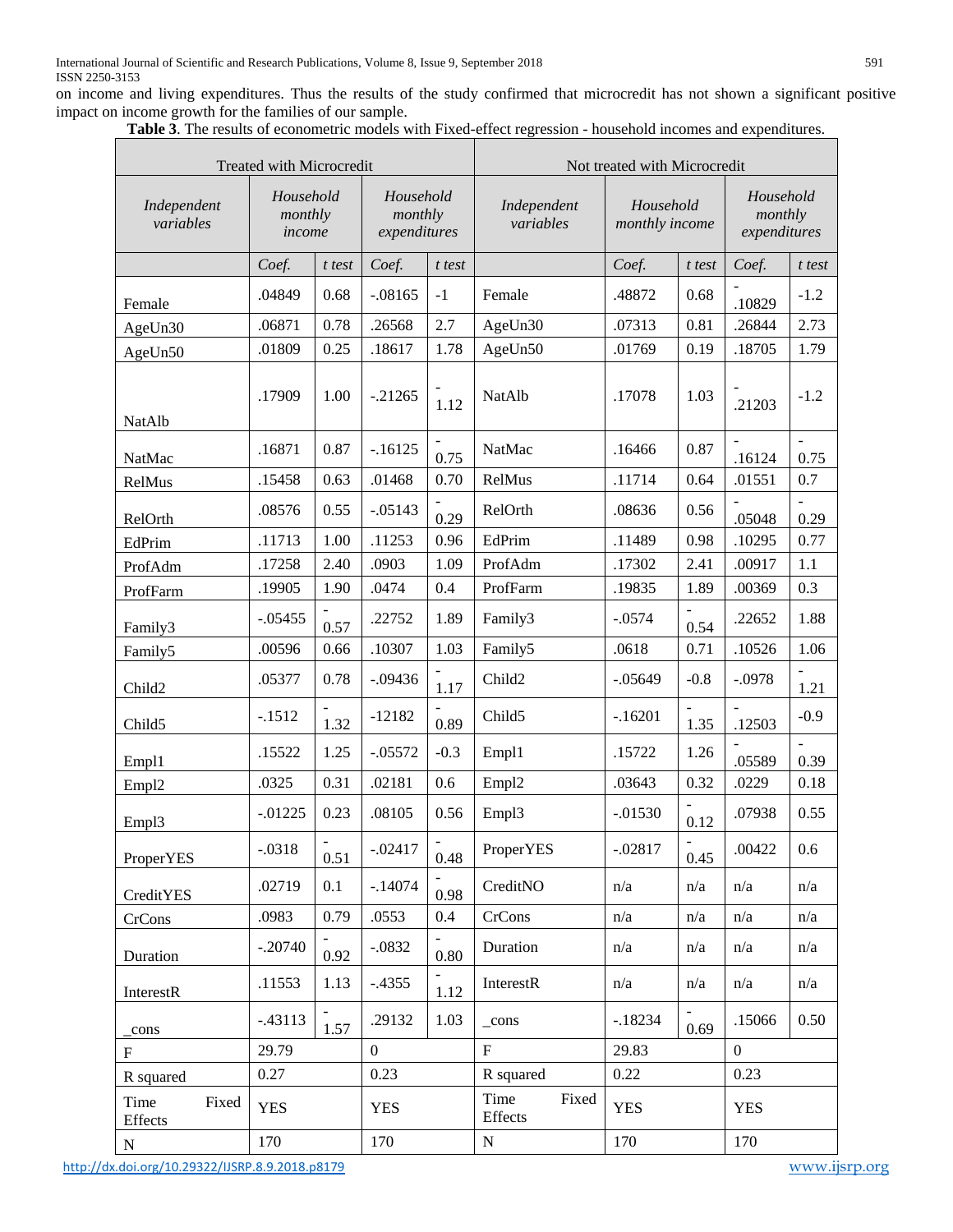International Journal of Scientific and Research Publications, Volume 8, Issue 9, September 2018 592 ISSN 2250-3153

| Obs                             | .99      | 199   | Obs                             | 199   | 199   |
|---------------------------------|----------|-------|---------------------------------|-------|-------|
| all<br>$P> t $ for<br>variables | $\Omega$ |       | $P> t $ for<br>all<br>variables |       |       |
| Wald chi2(RE)                   | 88.2     | 59.87 | Wald chi <sub>2</sub> (RE)      | 87.77 | 59.71 |

Source: Authors calculations, based on the econometric models, in STATA12

# IV. CONCLUSIONS

It is proven by many authors that microcredit has had a positive impact on household income and has contributed to poverty reduction, by helping them generate additional financial resources through self-employment and start-up businesses. In fact, income growth, growth of living standards and poverty reduction, have shown cross-cutting effects. So, when income increases, it is meant to increase living standards, reduce poverty, increase welfare, and increase consumption. Therefore, the impact of microcredit is estimated through income and living expenditures (consumption). Given the lack of data from surveys, for Macedonia, the sample of this paper was generated on the basis of a survey. The study was carried out through a Fixed-Effects regression model with panel data. We were able to analyze the changes of income and expenditure of households, depending on their characteristics. The results obtained from the models, with regard to the impact of microcredit in reducing poverty in Macedonia, showed an undesired but expected situation, based on the sample. Within the models, we took into consideration some variables which show the characteristics related to the household head, the household characteristics, and credit-related characteristics also.

Families that have received microcredit have an increase of income, but also a decrease of living expenses. On the other hand, households that have not been treated with microcredit have an increase in income and living expenditures. Households that have used the credit for consumption, have had an increase in income and expenses, but the result is not significantly different from the families who have not used credit. Hereupon, we can conclude that the results of this study confirmed, that microcredit does not have very significant positive impact on income growth and poverty reduction for the familiesin this study. Thus we say that the level of poverty has remained the same after the use of microcredit, or with minor changes for some families. This may come as a result of a poor financial management of the households, because the financial funds obtained from microcredit, have not been used for income generation. This is confirmed by the fact, that consumption credits are the most common credits of the sample, as we explained on the methodology section. This situation can only change if households become aware and change their objectives, when they have access to microcredit. They must use microcredit to establish start-up businesses, self-employment or other forms for income generation. This study is one of the few studies that have been carried out in Macedonia, and it presents a good empirical basis for future researchers. Of course it opens up the path for new studies by different authors in the future. The next studies should specifically analyze the reasons for this outcome, and provide suggestions, on how microcredit has to be used, in order to increase welfare and reduce the poverty in Macedonia. As a recomendation we can say that a good management of microfinance funds, and a beter access to finances for poor people, will be a good and stable solution for the households in Macedonia, same as it has been proven elsewhere in the world. But this will only come to light, if microcredit would be used in order to create self-employment opportunities and generate income, through establishing and development of small businesses owned by the poor households.

## **REFERENCES**

[1] Morduch J. & Hailey B. (2002). Analysis of the Effects of Microfinance on Poverty Reduction. NYU Wagner, 5-170. Retrieved from<http://www.nyu.edu/wagner/workingpapers.html>

[2] Rodman D. & Qureshi U. (2006). Microfinance as Business. Washington: Center for Global Development. Retrieved from [www.cgdev.org](http://www.cgdev.org/)

[3] Khavul S. (2010). Microfinance: Creating Opportunities for the Poor? Academy of Management Journal, 24(3), 58-72. Retrieved from http://amp.aom.org

[4] Alam M. & Getubig M. (2010). Guidelines for Establishing and Operating Grameen-Style Microcredit Programs. USA: Grameen Foundation. Retrieved from [www.grameenfoundation.org](http://www.grameenfoundation.org/)

[5] Branjeree A. et.al. (2015). The Miracle of Microfinance? Evidence from a Randomized Evaluation. American Economic Journal: Applied Economics, 71, 22-53. doi:http://dx.doi.org/10.1257/app.20130533

[6] Khandker S.R. (2005). Microfinance and poverty: evidence using panel data from Bangladesh. The World Bank Economic, 19(2), 263-286.

[7] Chemin M. (2008). The benefits and costs of microfinance: evidence from Bangladesh. Journal of Development Studies, 44(4), 463-484.

[8] Imai K. & Azam SH. (2012). Does Microfinance Reduce Poverty in Bangladesh? New Evidence from Household Panel Data. Journal of Development Studies, 48(5), 633-653. doi:http://dx.doi.org/10.1080/00220388.2012.661853

[9] Boateng G. et.al. (2015). Microfinance and Poverty Reduction in. Review of Business and Finance Studies in Ghana: Evidence from Policy Beneficiaries, 6(1), 99-108. Retrieved from [http://ssrn.com/abstract=2497152.](http://ssrn.com/abstract=2497152)

[10] Swain R. & Floro M. (2012). Assessing the Effect of Microfinance on Vulnerability and Poverty among Low Income Households. Journal of Development Studies, 8(5), 605-618. doi:http://dx.doi.org/10.1080/00220388.2011.615917.